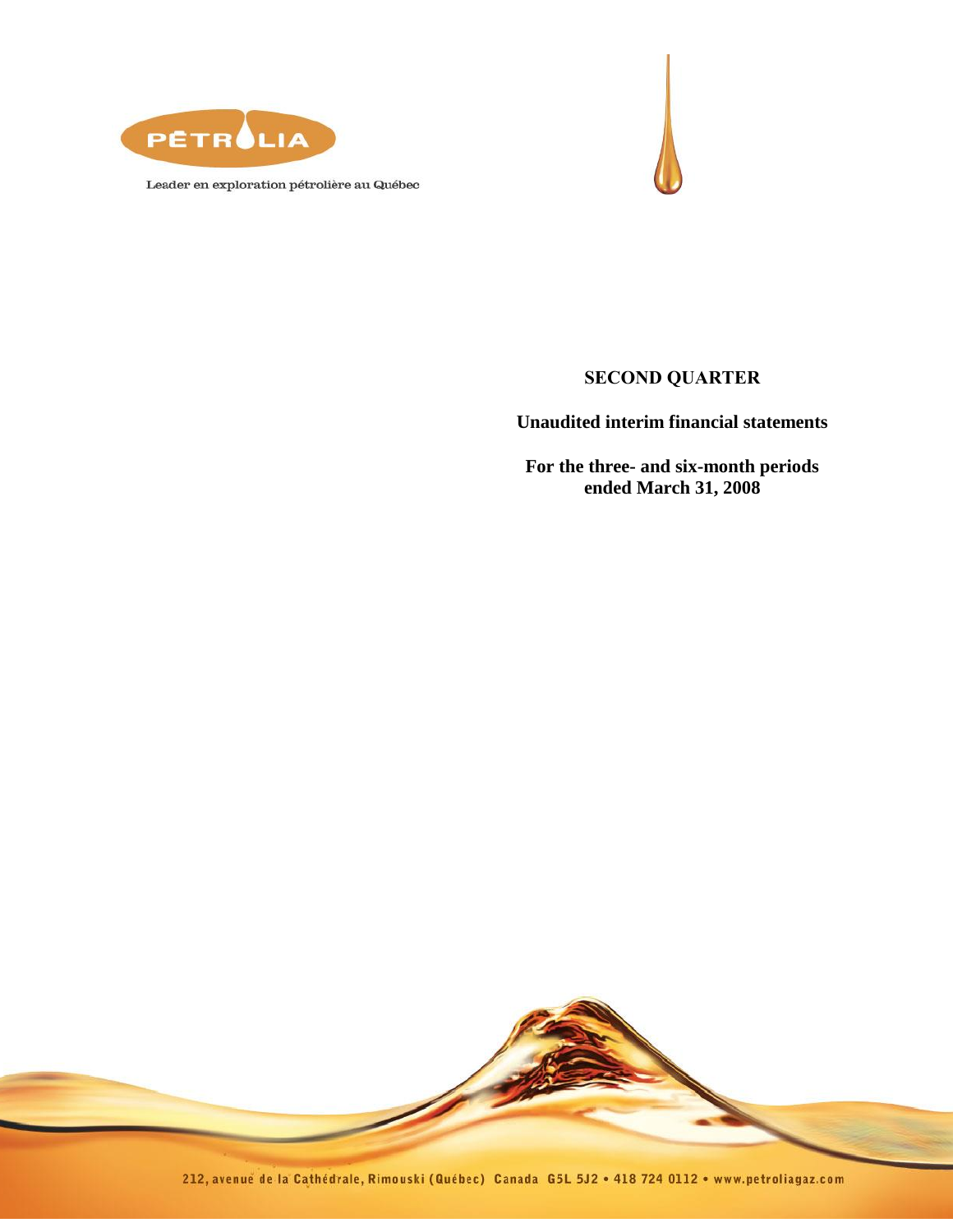#### **UNAUDITED INTERIM FINANCIAL STATEMENTS**

#### **FOR THE THREE- AND SIX-MONTH PERIODS ENDED MARCH 31, 2008**

#### **Declaration concerning the interim financial statements**

Management has prepared the interim financial statements of Pétrolia Inc., including the balance sheet as at March 31, 2008, as well as the statements of income, shareholders' equity, deferred exploration expenses, and cash flows for the three- and six-month periods ended on March 31, 2008. No external auditors' firm examined or verified these interim financial statements.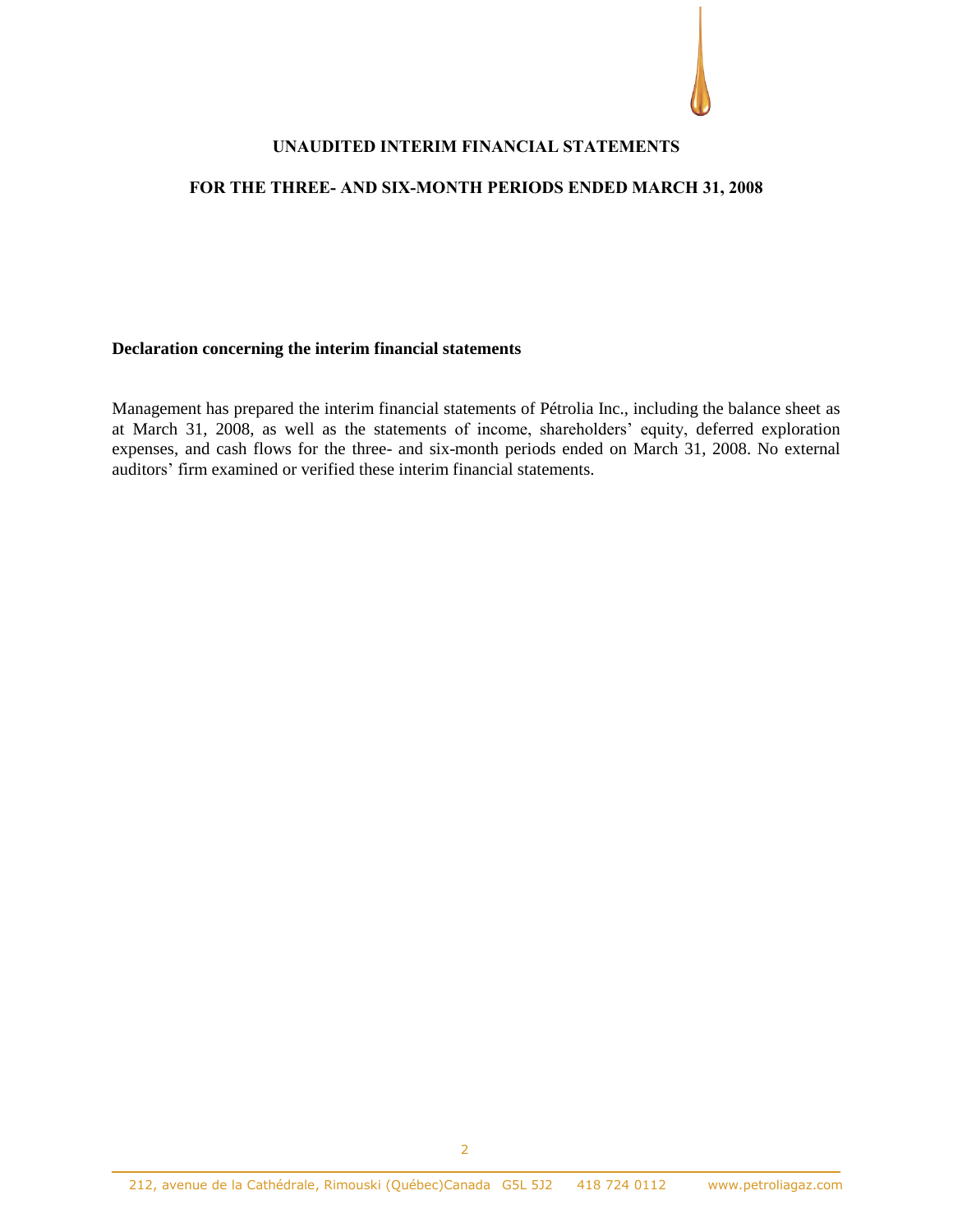**(Oil and gas exploration company)**



| <b>BALANCE SHEET</b> |  |
|----------------------|--|
|----------------------|--|

|                                                                      | As at March 31 | As at September 30 |  |
|----------------------------------------------------------------------|----------------|--------------------|--|
|                                                                      | 2008<br>\$     | 2007<br>\$         |  |
|                                                                      | (unaudited)    | (audited)          |  |
| <b>ASSETS</b>                                                        |                |                    |  |
| <b>Current assets</b>                                                |                |                    |  |
| Cash                                                                 | 231,209        | 48,473             |  |
| Short-term investments                                               | 3,269,135      | 3,000,000          |  |
| Accounts receivable                                                  | 656,194        | 261,683            |  |
| Prepaid expenses                                                     | 15,909         | 117,763            |  |
|                                                                      | 4,172,447      | 3,427,919          |  |
| <b>Equity investments</b>                                            | 830,000        | 565,000            |  |
| <b>Fixed Assets</b>                                                  | 110,333        | 67,147             |  |
| Oil and Gas properties (Note 3)                                      | 1,773,716      | 1,610,714          |  |
| <b>Deferred exploration expenses</b> (Note 4)                        | 7,718,351      | 7,066,177          |  |
|                                                                      | 14,604,847     | 12,736,957         |  |
| <b>LIABILITIES</b><br><b>Current liabilities</b><br>Accounts payable | 301,400        | 315,976            |  |
| Current portion of long-term debt                                    | 20,795         | 11,694             |  |
|                                                                      | 322,195        | 327,670            |  |
| Long-term debt                                                       | 40,234         | 20,150             |  |
| <b>Future taxes</b>                                                  | 1,526,227      | 1,607,131          |  |
| Deposit on shares to be issued                                       |                | 3,000,000          |  |
|                                                                      | 1,888,656      | 4,954,951          |  |
| <b>SHAREHOLDERS' EQUITY</b>                                          |                |                    |  |
| Capital stock (Note 7)                                               | 12,456,330     | 7,728,400          |  |
| Contributed surplus - Stock options                                  | 912,142        | 636,968            |  |
| Contributed surplus - Expired stock options                          | 195,946        | 195,901            |  |
| Deficit                                                              | (848, 227)     | (779, 263)         |  |
|                                                                      | 12,716,191     | 7,782,006          |  |
|                                                                      | 14,604,847     | 12,736,957         |  |

On behalf of the Board

Director Director

(signed) *André Proulx* (signed) *Clément Duchesne*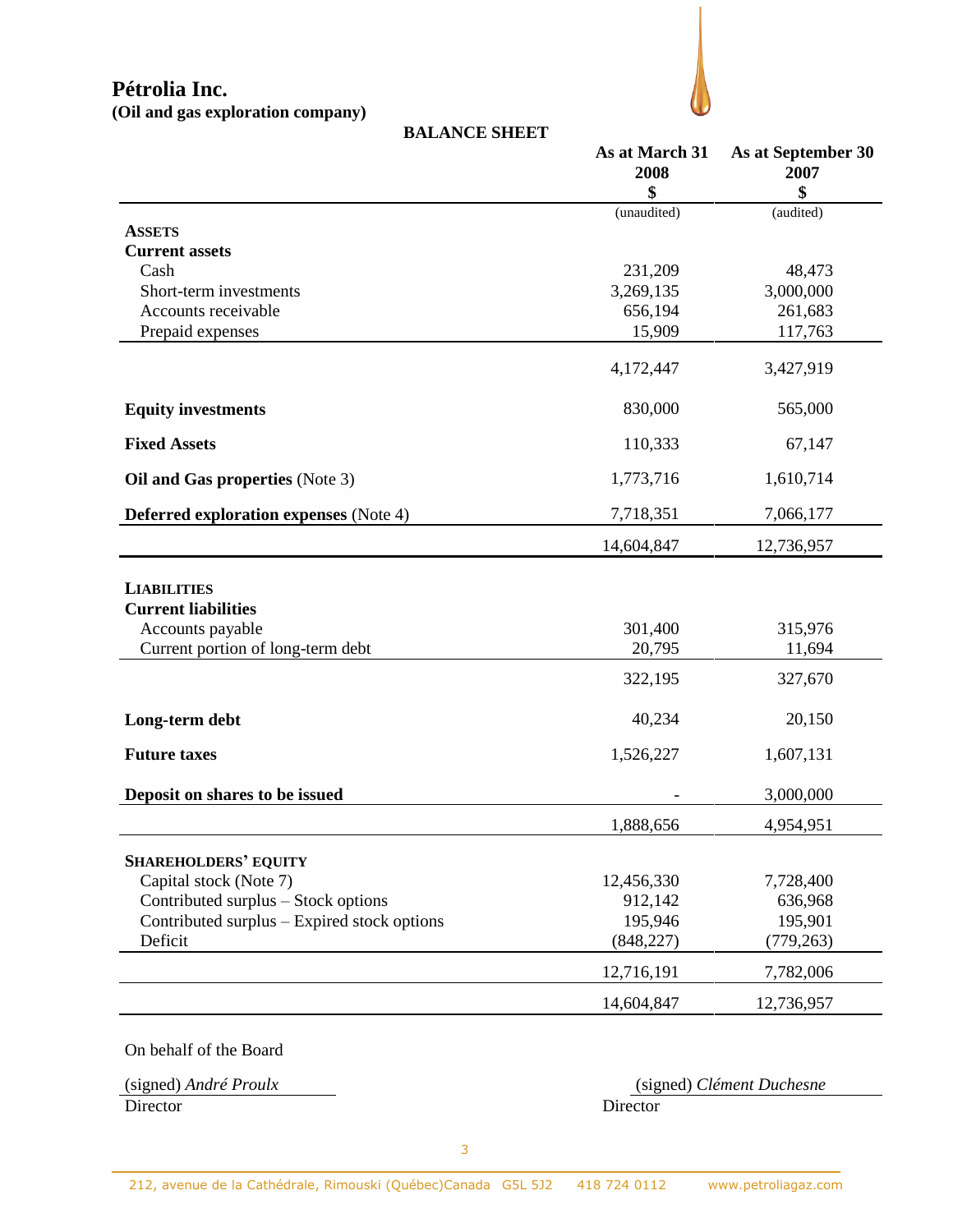**(Oil and gas exploration company)**

# **STATEMENT OF INCOME**

|                                                              | 2008           | 2007           | 2008         | 2007         |
|--------------------------------------------------------------|----------------|----------------|--------------|--------------|
|                                                              | (three months) | (three months) | (six months) | (six months) |
|                                                              | \$             | \$             | \$           | \$           |
|                                                              | (unaudited)    | (unaudited)    | (unaudited)  | (unaudited)  |
| <b>REVENUE</b>                                               |                |                |              |              |
| Interest income                                              | 37,479         | 12,212         | 77,103       | 34,550       |
| Gain on disposal of rolling stock                            |                |                | 3,724        |              |
|                                                              |                |                |              |              |
|                                                              | 37,479         | 12,212         | 80,827       | 34,550       |
| <b>GENERAL AND ADMINISTRATIVE EXPENSES</b>                   |                |                |              |              |
| Stock-based compensation                                     | 207,450        |                | 207,450      |              |
| Salaries and fringe benefits                                 | 84,187         | 64,613         | 144,984      | 131,450      |
| Insurance                                                    | 9,878          | 9,789          | 19,218       | 20,432       |
| Information to shareholders                                  | 28,356         | 11,029         | 43,154       | 14,272       |
| Promotion and entertainment                                  | 1,917          | 14,925         | 19,063       | 38,420       |
| Office supplies                                              | 10,329         | 6,180          | 14,094       | 10,854       |
| Governmental fees                                            |                | 2,319          |              | 13,076       |
| Rent                                                         | 12,456         | 8,147          | 25,053       | 16,810       |
| Professional fees                                            | 10,714         | 3,837          | 20,857       | 12,082       |
| Telecommunications                                           | 5,700          | 4,232          | 11,618       | 10,213       |
| Interest on loans                                            | 603            |                | 944          |              |
| Depreciation of tangible fixed assets                        | 8,905          | 5,621          | 15,262       | 11,124       |
| Costs attributable to exploration expenses                   |                | (2,284)        |              |              |
| Others                                                       | (22, 624)      | 8,262          | (27, 025)    | (34, 671)    |
|                                                              | 35,235         |                | 46,023       | 17,595       |
|                                                              | 393,106        | 136,670        | 540,695      | 261,657      |
|                                                              |                |                |              |              |
| EARNINGS (LOSS) BEFORE OTHER ITEM AND<br><b>INCOME TAXES</b> | (355, 627)     | (124, 458)     | (459, 868)   | (227, 107)   |
|                                                              |                |                |              |              |
| <b>OTHER ITEM</b>                                            |                |                |              |              |
| Unrealized gain on financial assets held                     |                |                |              |              |
| for trading                                                  | 200,000        | 400,000        | 310,000      | 400,000      |
|                                                              |                |                |              |              |
| <b>EARNINGS (LOSS) BEFORE INCOME TAXES</b>                   | (155, 627)     | 275,542        | (149, 868)   | 172,893      |
|                                                              |                |                |              |              |
| Future income taxes                                          | (48,046)       | (39,711)       | (80,904)     | (72, 352)    |
|                                                              |                |                |              |              |
| <b>NET EARNINGS (NET LOSS)</b>                               | (107, 581)     | 315,253        | (68,964)     | 245,245      |
|                                                              |                |                |              |              |
| BASIC AND DILUTED NET EARNINGS (NET                          |                |                |              |              |
| <b>LOSS) PER SHARE</b>                                       | (0.0035)       | 0.109          | (0.0023)     | 0.0084       |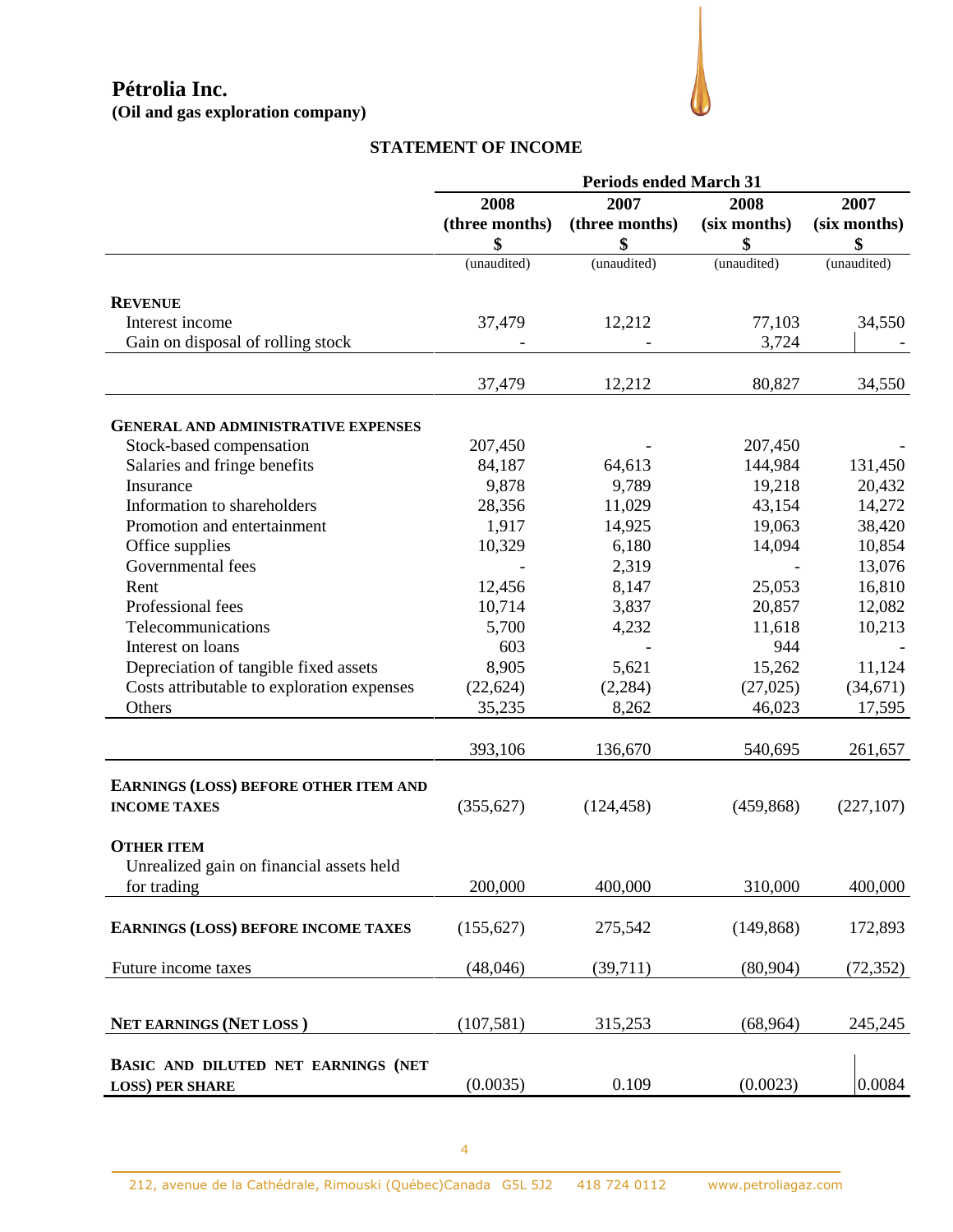**(Oil and gas exploration company)**

# **STATEMENT OF SHAREHOLDERS' EQUITY**

|                                                         |                | <b>Capital Stock</b> | Contributed                | <b>Contributed</b>                 | <b>Deficit</b>           | <b>Total</b>            |
|---------------------------------------------------------|----------------|----------------------|----------------------------|------------------------------------|--------------------------|-------------------------|
|                                                         | <b>Shares</b>  | Amount               | surplus - Stock<br>options | surplus - Expired<br>stock options |                          |                         |
|                                                         |                | \$                   | \$                         | \$                                 | \$                       | \$                      |
| <b>Audited balance as at</b><br>September 30, 2006      | 28,548,649     | 7,379,827            | 450,057                    | 159,596                            | (491, 118)               | 7,498,362               |
| Issued during the year                                  |                |                      |                            |                                    |                          |                         |
| Warrants exercised                                      | 104,500        | 61,675               |                            |                                    |                          | 61,675                  |
| Broker warrants exercised                               | 555,103        | 292,223              | (81, 284)                  |                                    | $\overline{\phantom{a}}$ | 210,939                 |
| <b>Share issuance costs</b>                             |                | (5,325)              |                            |                                    |                          | (5,325)                 |
| <b>Other activities</b>                                 |                |                      |                            |                                    |                          |                         |
| Stock-based compensation                                |                |                      | 304,500                    |                                    |                          | 304,500                 |
| Expired stock options                                   |                |                      | (27,000)                   | 27,000                             |                          |                         |
| Expired broker warrants                                 |                |                      | (9,305)                    | 9,305                              |                          |                         |
| Net loss                                                |                |                      |                            |                                    | (288, 145)               | (288, 145)              |
| <b>Audited balance as at</b><br>September 30, 2007      | 29,208,252     | 7,728,400            | 636,968                    | 195,901                            | (779, 263)               | 7,782,006               |
| <b>Issued during the period</b>                         |                |                      |                            |                                    |                          |                         |
| Cash                                                    | 4,750,000      | 4,750,000            |                            |                                    |                          | 4,750,000               |
| Broker warrants exercised                               | 201,802        | 106,716              | (30,031)                   |                                    |                          | 76,685                  |
| Stock options exercised                                 | 25,000         | 16,750               | (6,750)                    |                                    |                          | 10,000                  |
| <b>Share issuance costs</b>                             | $\overline{a}$ | (145, 536)           |                            |                                    |                          | (145, 536)              |
| <b>Other activities</b>                                 |                |                      |                            |                                    |                          |                         |
| Stock-based compensation                                |                |                      | 312,000                    |                                    |                          | 312,000                 |
| Expired broker warrants                                 |                |                      | (45)                       | 45                                 |                          |                         |
| Net loss                                                |                |                      |                            | $\overline{\phantom{a}}$           | (68, 964)                | (68, 964)               |
| <b>Unaudited balance as at</b><br><b>March 31, 2008</b> | 34,185,054     | 12,456,330           | 912,142                    | 195,946                            |                          | (848, 227) 12, 716, 191 |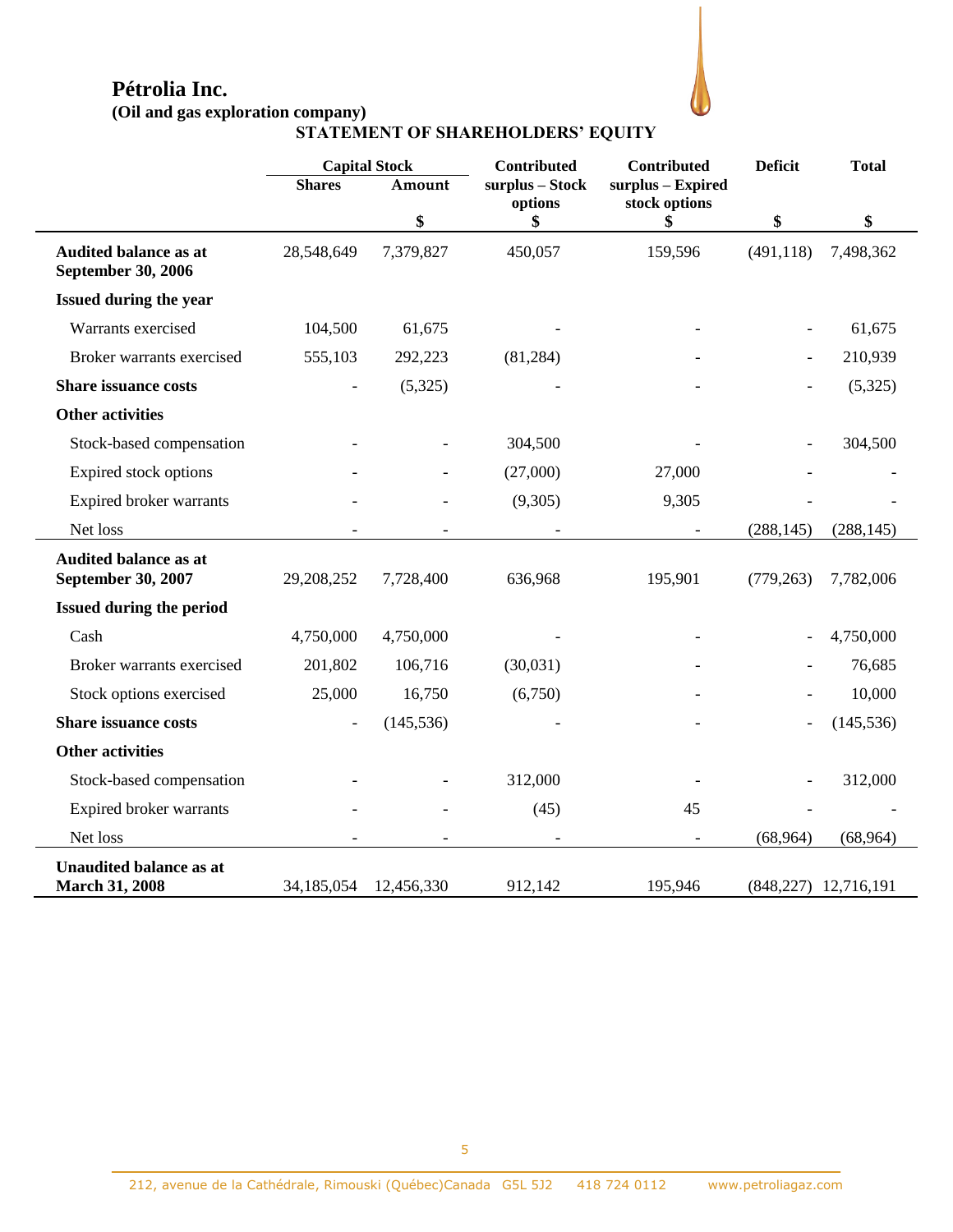# **Pétrolia Inc. (Oil and gas exploration company)**



# **STATEMENT OF DEFERRED EXPLORATION EXPENSES**

|                                     | <b>Periods ended March 31</b> |                |              |              |
|-------------------------------------|-------------------------------|----------------|--------------|--------------|
|                                     | 2008                          | 2007           | 2008         | 2007         |
|                                     | (three months)                | (three months) | (six months) | (six months) |
|                                     | \$                            | \$             | \$           | \$           |
|                                     | (unaudited)                   | (unaudited)    | (unaudited)  | (unaudited)  |
| <b>EXPLORATION EXPENSES</b>         |                               |                |              |              |
| Analyses                            | 6,622                         |                | 6,622        | 4,410        |
| Drilling                            | 30,969                        | 16,975         | 69,670       | 60,584       |
| Geology                             | 123,362                       | 49,448         | 218,998      | 145,091      |
| Geophysical surveys                 | 488,627                       | 13,707         | 500,995      | 937,165      |
| General supervision                 | 22,624                        | 2,285          | 27,025       | 34,671       |
| Stock-based compensation            | 104,550                       |                | 104,550      |              |
|                                     | 776,754                       | 82,415         | 927,860      | 1,181,921    |
| <b>DEDUCTION</b>                    |                               |                |              |              |
| <b>Exploration</b> subsidies        | 275,686                       |                | 275,686      |              |
|                                     |                               |                |              |              |
| INCREASE IN EXPLORATION EXPENSES    |                               |                |              |              |
| <b>FOR THE PERIOD</b>               | 501,068                       | 82,415         | 652,174      | 1,181,921    |
|                                     |                               |                |              |              |
| <b>BALANCE, BEGINNING OF PERIOD</b> | 7,217,283                     | 6,671,069      | 7,066,177    | 5,571,563    |
|                                     |                               |                |              |              |
| <b>BALANCE, END OF PERIOD</b>       | 7,718,351                     | 6,753,484      | 7,718,351    | 6,753,484    |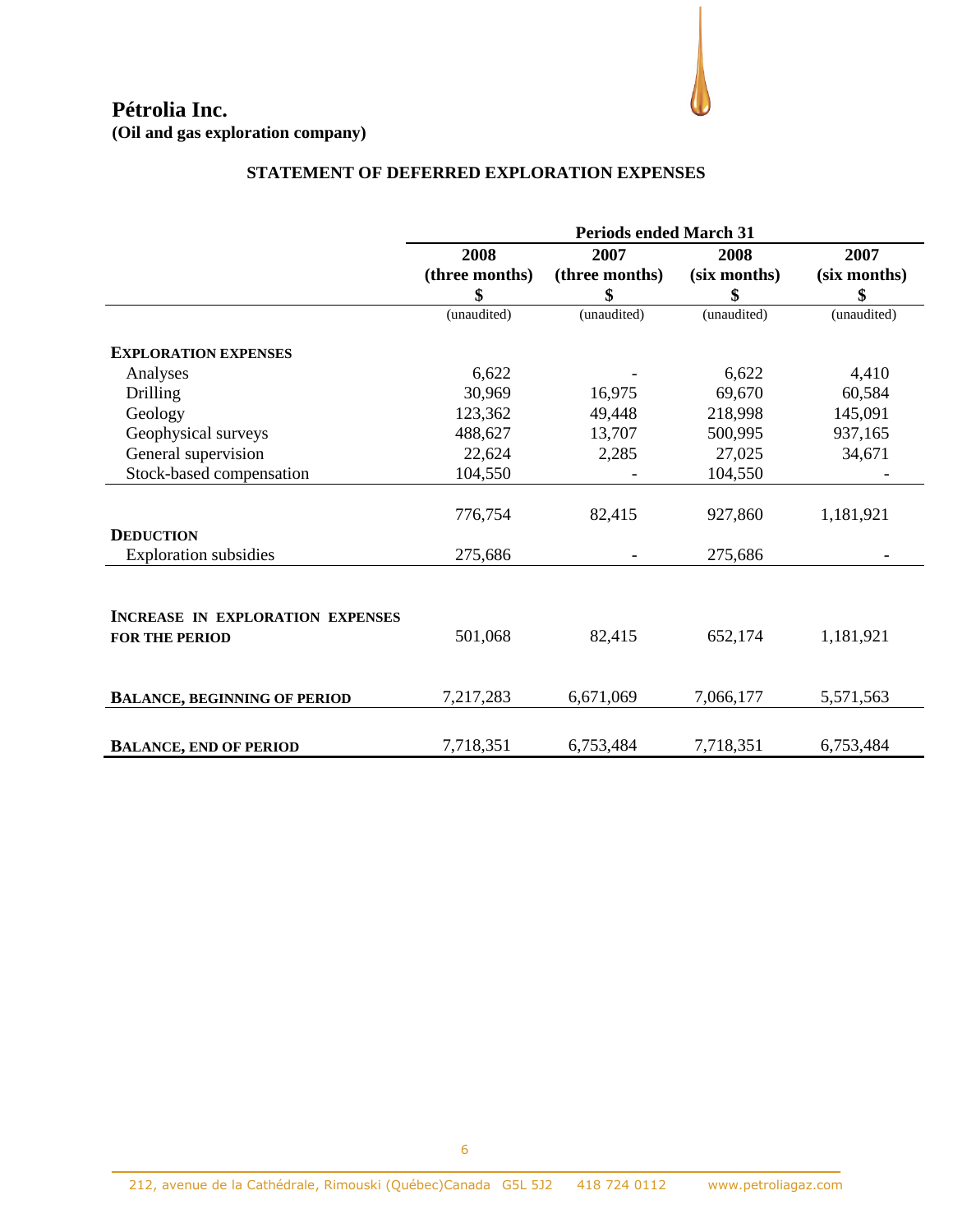**(Oil and gas exploration company)**



# **STATEMENT OF CASH FLOWS**

|                                                           | <b>Periods ended March 31</b> |                             |             |               |
|-----------------------------------------------------------|-------------------------------|-----------------------------|-------------|---------------|
|                                                           | 2008                          | 2007                        | 2008        | 2007          |
|                                                           | (three months)                | (three months) (six months) |             | (six months)  |
|                                                           | \$                            | \$                          | \$          | \$            |
|                                                           | (unaudited)                   | (unaudited)                 | (unaudited) | (unaudited)   |
| <b>OPERATING ACTIVITIES</b>                               |                               |                             |             |               |
| Net earnings (net loss)                                   | (107, 581)                    | 315,253                     | (68,964)    | 245,245       |
| Items not affecting cash                                  |                               |                             |             |               |
| Depreciation of fixed assets                              | 8,905                         | 5,621                       | 15,262      | 11,124        |
| Gain on disposal of rolling stock                         |                               |                             | (3,724)     |               |
| Stock-based compensation                                  | 207,450                       |                             | 207,450     |               |
| Future income taxes                                       | (48,046)                      | (39,711)                    | (80, 904)   | (72, 352)     |
| Unrealized gain on financial assets held for trading      | (200,000)                     | (400,000)                   | (310,000)   | (400,000)     |
|                                                           | (139,272)                     | (118, 837)                  | (240, 880)  | (215,983)     |
| Net change in non-cash operating<br>working capital items | 89,671                        | (128, 162)                  | 58,965      | (24, 624)     |
|                                                           | (49,601)                      | (246,999)                   | (181, 915)  | (240, 607)    |
|                                                           |                               |                             |             |               |
| <b>FINANCING ACTIVITIES</b>                               |                               |                             |             |               |
| Acquisition of additional financing                       |                               |                             | 37,889      |               |
| Capital stock issuance                                    | 10,000                        |                             | 1,836,685   | 264,419       |
| Share issuance costs                                      | (23, 225)                     | (16, 385)                   | (145, 536)  | (50, 107)     |
| Repayment of long-term debt                               | (5,089)                       | (2,842)                     | (8,704)     | (5,667)       |
|                                                           | (18, 314)                     | (19,227)                    | 1,720,334   | 208,645       |
| <b>INVESTING ACTIVITIES</b>                               |                               |                             |             |               |
| Acquisition of fixed assets                               |                               | (4,085)                     | (59, 630)   | (9,994)       |
| Acquisition of oil and gas properties                     | 81,491                        | (22, 739)                   | (163,002)   | (22, 739)     |
| Increase in deferred exploration expenses                 |                               |                             |             |               |
| net of government subsidies                               | (723, 261)                    | (760, 414)                  | (913, 822)  | (1,165,908)   |
| Disposal of rolling stock                                 |                               |                             | 4,906       |               |
| Disposal of long-term investment                          | 45,000                        |                             | 45,000      |               |
|                                                           | (596,770)                     | (787, 238)                  | (1,086,548) | (1, 198, 641) |
|                                                           |                               |                             |             |               |
| <b>INCREASE (DECREASE) IN CASH AND CASH</b>               |                               |                             |             |               |
| <b>EQUIVALENTS</b>                                        | (664, 685)                    | (1,053,464)                 | 451,871     | (1,230,603)   |
| CASH AND CASH EQUIVALENTS, BEGINNING OF PERIOD            | 4,165,029                     | 1,706,265                   | 3,048,473   | 1,883,404     |
| CASH AND CASH EQUIVALENTS, END OF PERIOD                  | 3,500,344                     | 652,801                     | 3,500,344   | 652,801       |
|                                                           |                               |                             |             |               |
| CASH AND CASH EQUIVALENTS OF THE COMPANY                  |                               |                             |             |               |
| <b>ARE AS FOLLOWS:</b>                                    |                               |                             |             |               |
| Cash                                                      | 231,209                       | 24,005                      | 231,209     | 24,005        |
| Short-term investments                                    | 3,269,135                     | 628,796                     | 3,269,135   | 628,796       |
|                                                           | 3,500,344                     | 652,801                     | 3,500,344   | 652,801       |
| $\overline{7}$                                            |                               |                             |             |               |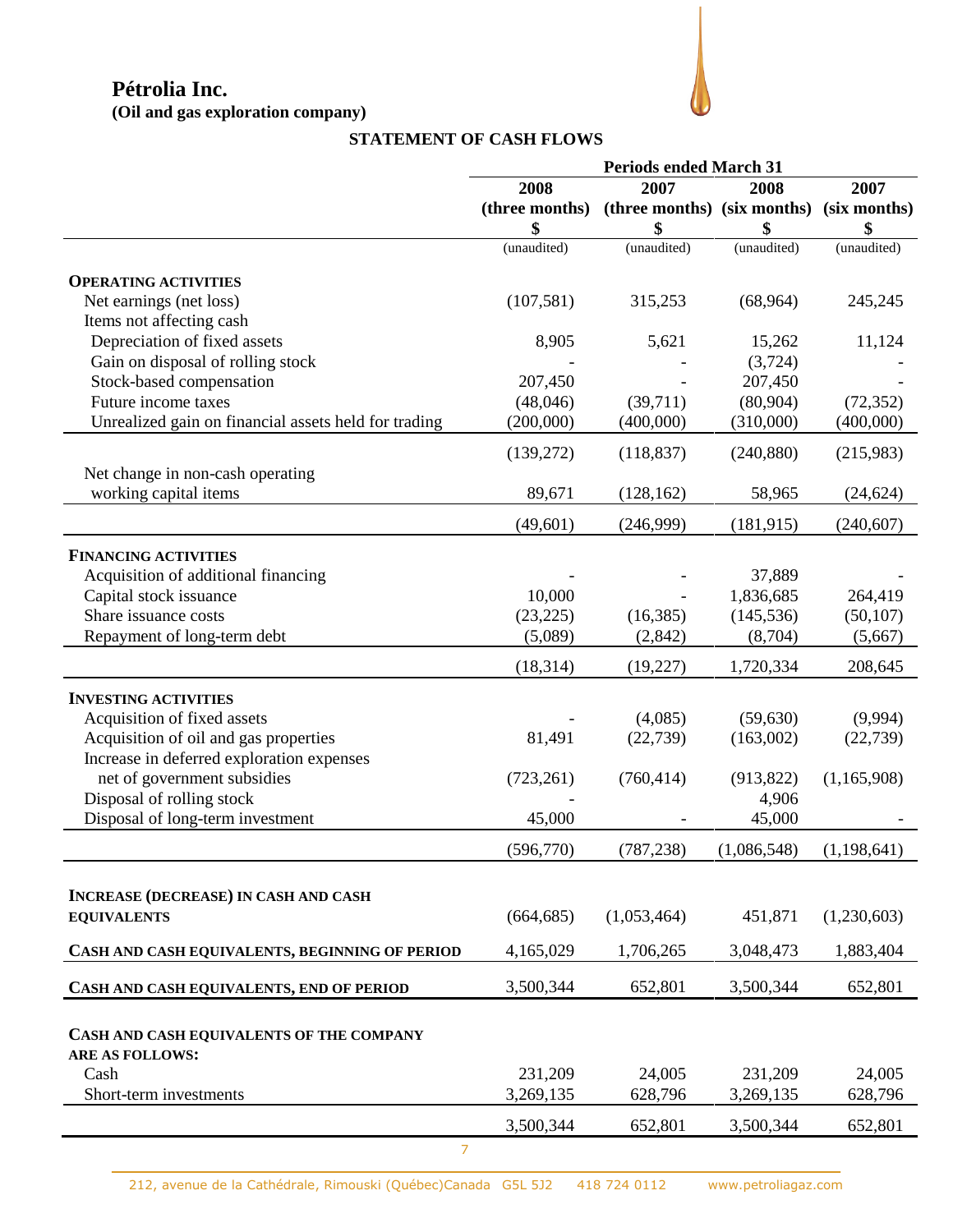

### **1) INTERIM FINANCIAL INFORMATION**

The financial information as at March 31, 2008, and for the periods ended on March 31, 2008, has not been audited. However, in Management's opinion, all the adjustments that are necessary to give a fair presentation of the results for these periods have been included. The adjustments made are of a normal, recurring nature. The interim operating results do not necessarily reflect the expected operating results for the full year.

These interim financial statements have been prepared in accordance with Canadian generally accepted accounting principles and are based on the same accounting policies and methods as those used to prepare the Company's most recent annual financial statements. However, they do not include all of the information that must be provided in annual financial statements. These interim financial statements should therefore be read in parallel with the Company's most recent annual financial statements.

## **2) SIGNIFICANT ACCOUNTING POLICES**

These unaudited interim financial statements have been prepared in accordance with Canadian generally accepted accounting principles and are based on the same accounting policies and methods as those mentioned in note 2 of the Company's annual financial statements as at September 30, 2007, with the exception of recent accounting changes. However, they do not include all of the information that must be provided in annual financial statements. These interim financial statements should therefore be read in parallel with the Company's most recent audited annual financial statements.

#### **Recent accounting changes**

The Company has adopted the following new standards from the handbook of the Canadian Institute of Chartered Accountants ("CICA"), which apply to interim financial statements for periods beginning on or after October 1, 2007:

Financial instruments - Disclosures

Section 3862, "Financial Instruments – Disclosures". This section describes the required disclosure for evaluating the significance of financial instruments for the entity's financial position and performance as well as the nature and extent of the risks arising from financial instruments to which the entity is exposed and how the entity manages those risks. This section as well as section 3863, "Financial Instruments – Presentation", will replace section 3861, "Financial Instruments – Disclosures".

Financial Instruments – Presentation

Section 3863, "Financial Instruments – Presentation". This section establishes standards for presentation of financial instruments and non-financial derivatives.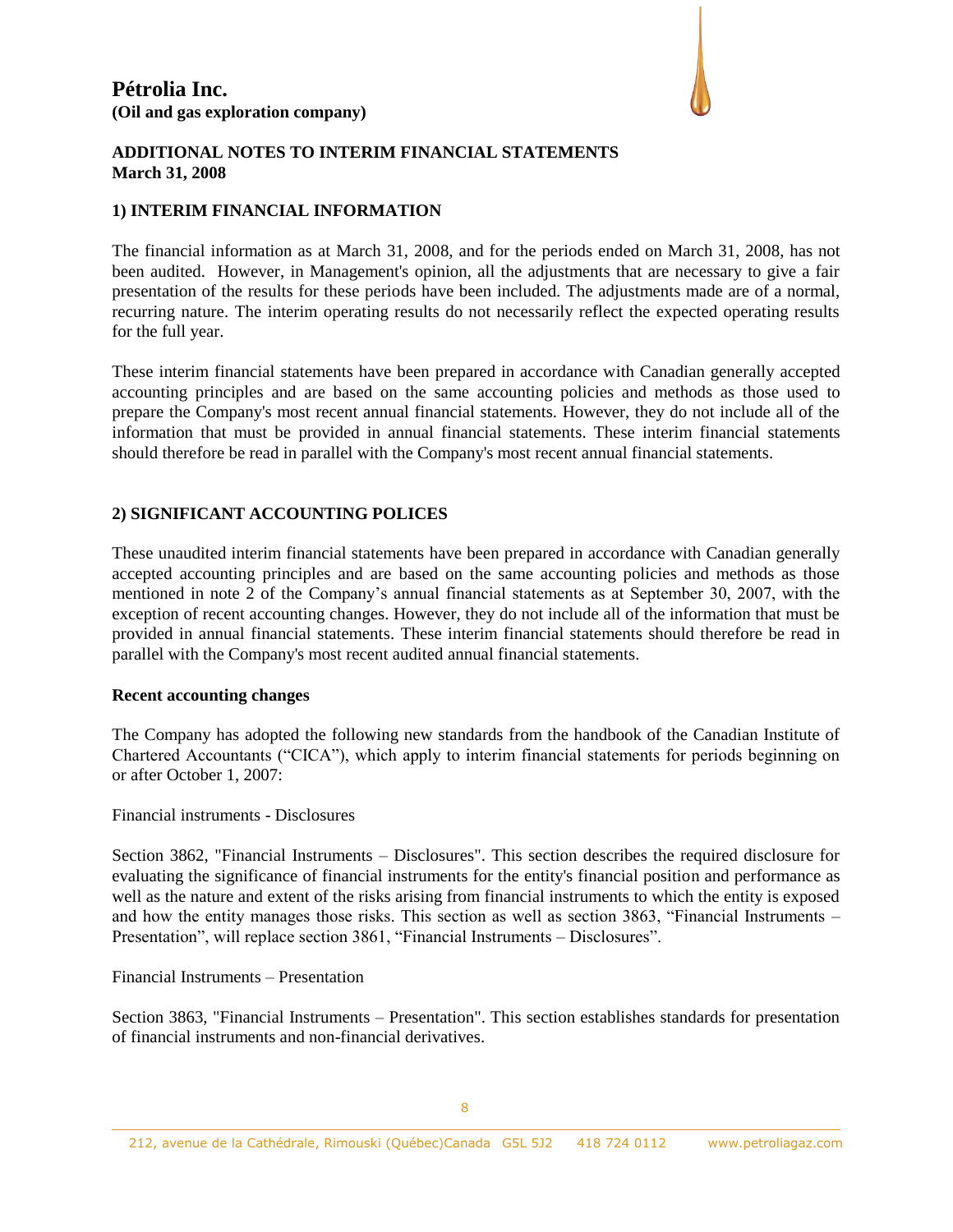

#### **2) SIGNIFICANT ACCOUNTING POLICES (continued)**

#### Capital Disclosures

Section 1535, "Capital Disclosures". This section establishes standards for disclosing information about an entity's capital and how it is managed. It describes the disclosure of the entity's objectives, policies and processes for managing capital, as well as the quantitative data used to calculate capital. The section seeks to determine whether the entity has complied with capital requirements and, if not, the consequences of such non-compliance.

The additional information required by the adoption of these standards is presented in notes 5 and 6.

#### **Future accounting changes**

The CICA modified section 1400, "General Standards of Financial Statement Presentation", which apply for interim periods beginning October 1, 2008, in order to include the criteria for determining and presenting the company's ability to continue as a going concern (going-concern assumption). The adoption of this new section will have no significant impact on the financial statements.

#### **3) OIL AND GAS PROPERTIES**

|                      | <b>March 31, 2008</b><br>\$ | <b>September 30, 2007</b> |
|----------------------|-----------------------------|---------------------------|
|                      | (unaudited)                 | (audited)                 |
| <b>Quebec</b>        |                             |                           |
| Edgar                | 15,003                      | 10,002                    |
| Gaspésia             | 188,660                     | 188,660                   |
| Gaspé and Gastonguay | 1,449,446                   | 1,386,107                 |
| Marcel Tremblay      | 3,317                       | 4,746                     |
| Anticosti            | 96,091                      |                           |
| <b>New Brunswick</b> |                             |                           |
| Dalhousie            | 21,199                      | 21,199                    |
|                      |                             |                           |
|                      | 1,773,716                   | 1,610,714                 |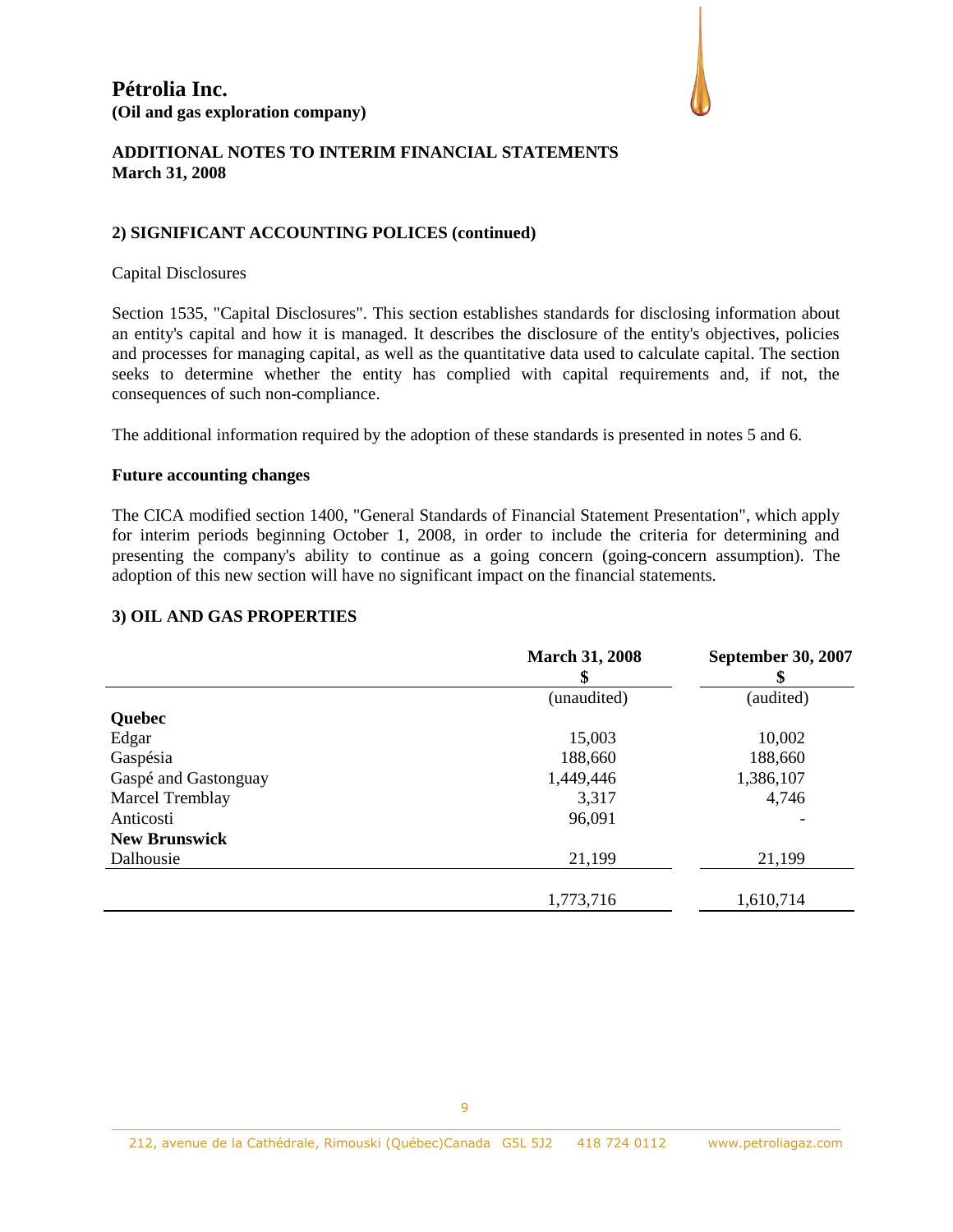**(Oil and gas exploration company)**



# **ADDITIONAL NOTES TO INTERIM FINANCIAL STATEMENTS March 31, 2008**

# **4) DEFERRED EXPLORATION EXPENSES**

|                         | <b>September 30, 2007</b> | <b>Additions</b><br>\$ | <b>March 31, 2008</b><br>\$ |
|-------------------------|---------------------------|------------------------|-----------------------------|
|                         | (audited)                 |                        | (unaudited)                 |
| Quebec                  |                           |                        |                             |
| Edgar                   | 205,465                   | 15,878                 | 221,343                     |
| Gaspésia                | 2,455,102                 | 62,402                 | 2,517,504                   |
| Gaspé and Gastonguay    | 4,422,106                 | 185,250                | 4,607,356                   |
| Saint-Simon             | 102,707                   |                        | 102,707                     |
| <b>Marcel Tremblay</b>  | 2,529                     | 11,779                 | 14,308                      |
| Anticosti               | 23,757                    | 615,788                | 639,545                     |
| <b>New Brunswick</b>    |                           |                        |                             |
| Dalhousie               | 19,779                    | 36,763                 | 56,542                      |
|                         | 7,231,445                 | 927,860                | 8,159,305                   |
| Less:                   |                           |                        |                             |
| Exploration subsidies - |                           |                        |                             |
| Edgar                   | 11,512                    | 4,912                  | 16,424                      |
| Gaspésia                | 53,598                    | 19,306                 | 72,904                      |
| Gaspé and Gastonguay    | 84,036                    | 57,312                 | 141,348                     |
| <b>Marcel Tremblay</b>  | 885                       | 3,644                  | 4,529                       |
| Anticosti               | 8,315                     | 190,512                | 198,827                     |
| Dalhousie               | 6,922                     |                        | 6,922                       |
|                         | 165,268                   | 275,686                | 440,954                     |
|                         | 7,066,177                 | 652,174                | 7,718,351                   |
|                         | <b>September 30, 2006</b> | <b>Additions</b>       | <b>March 31, 2007</b>       |
|                         |                           | \$                     | \$                          |
|                         | (audited)                 |                        | (unaudited)                 |
| Quebec                  |                           |                        |                             |
| Edgar                   | 2,196                     | 175,703                | 177,899                     |
| Gaspésia                | 1,469,658                 | 893,412                | 2,363,070                   |
| Gaspé and Gastonguay    | 4,029,616                 | 106,076                | 4,135,692                   |
| Saint-Simon             | 102,564                   | 143                    | 102,707                     |
| <b>New Brunswick</b>    |                           |                        |                             |
| Dalhousie               |                           | 6,587                  | 6,587                       |
|                         | 5,604,034                 | 1,181,921              | 6,785,955                   |
| Less:                   |                           |                        |                             |
| Exploration subsidies - |                           |                        |                             |
| Gaspésia                | 32,471                    |                        | 32,471                      |
|                         | 5,571,563                 | 1,181,921              | 6,753,484                   |
|                         | 10                        |                        |                             |

212, avenue de la Cathédrale, Rimouski (Québec)Canada G5L 5J2 418 724 0112 www.petroliagaz.com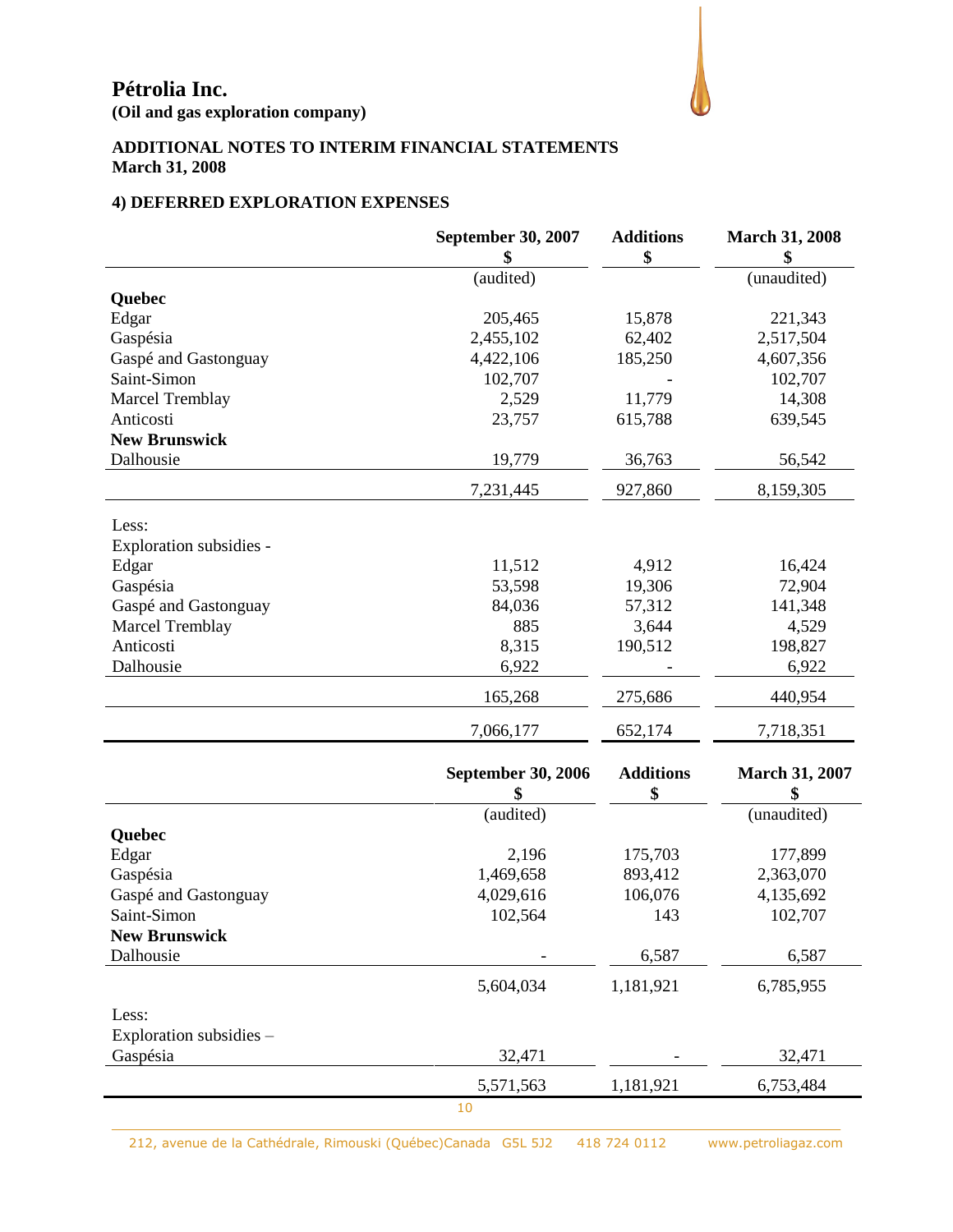

## **5) FINANCIAL INSTRUMENTS**

#### **Risk management policy**

The Company's financial assets and liabilities expose it to various risks. The following analysis provides an assessment of the risks as at March 31, 2008, the date of the balance sheet.

#### **Credit risk**

The financial instruments that could subject the Company to a credit risk are mainly comprised of cash and cash equivalents and accounts receivable. The cash and cash equivalents are held or issued by toprated financial institutions. Management therefore feels that the risk of non-execution with these instruments is very minimal.

#### **Liquidity risk**

Liquidity risks are the risks that the Company would be unable to cope with its financial obligations at the required times or could only do so at excessive cost. The Company finances its growth through the issuance of shares. One of management's main financial objectives is to maintain an optimal level of liquidities by actively managing the exploration work to be performed. Considering the liquid resources at the Company's disposal, management feels that the liquidity risks to which the Company is exposed are low.

#### **Interest rate risk**

The Company's exposure to interest rate risk is summarized as follows:

| Cash and cash equivalents                       | Non-interest bearing and fixed rate |
|-------------------------------------------------|-------------------------------------|
| Accounts receivable                             | Non-interest bearing                |
| Excess of outstanding cheques over bank balance | Non-interest bearing                |
| Accounts payable and expenses                   | Non-interest bearing                |
| Long-term debt                                  | Fixed rates of 2.5% and 4.7%        |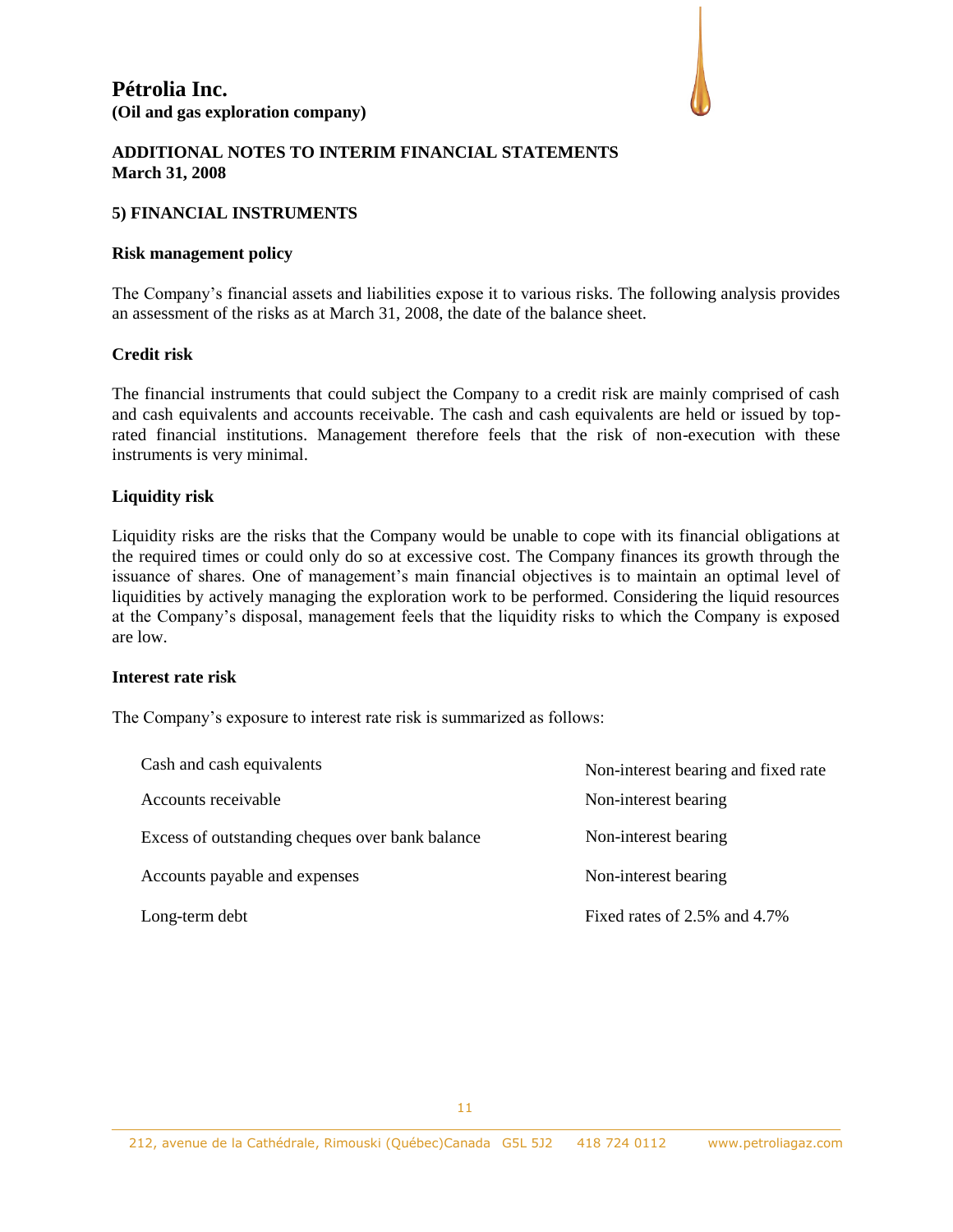

# **5) FINANCIAL INSTRUMENTS (Continued)**

# **Market risk**

Market risk is the risk that the fair value of the investment held for trading would fluctuate due to market price variations. Market risk includes three types of risk: exchange risk, interest rate risk, and other price risk.

# **6) INFORMATION REGARDING CAPITAL**

In its capital management operations, the Company's objectives are to:

- Maintain financial flexibility in order to preserve its capacity to meet its financial commitments, including its potential obligations resulting from additional acquisitions
- Maintain a capital structure allowing the Company to encourage the financing of a its growth strategy
- Optimize the use of its capital in order to offer its shareholders a good return on their investment

The Company defines its capital as follows:

- Equity capital
- Long-term debt, including the short-term portion
- Cash and cash equivalents

The Company's financial strategy is developed and adapted based on market conditions in order to maintain a flexible capital structure in compliance with the aforementioned objectives and to respond to the characteristics of the risks linked to the underlying assets. In order to maintain its capital structure, the Company, being in its early stages, is required to issue new shares.

During the quarter, the Company followed the same strategy as during the corresponding quarter of the prior fiscal year.

The Company is currently meeting all of its financial commitments.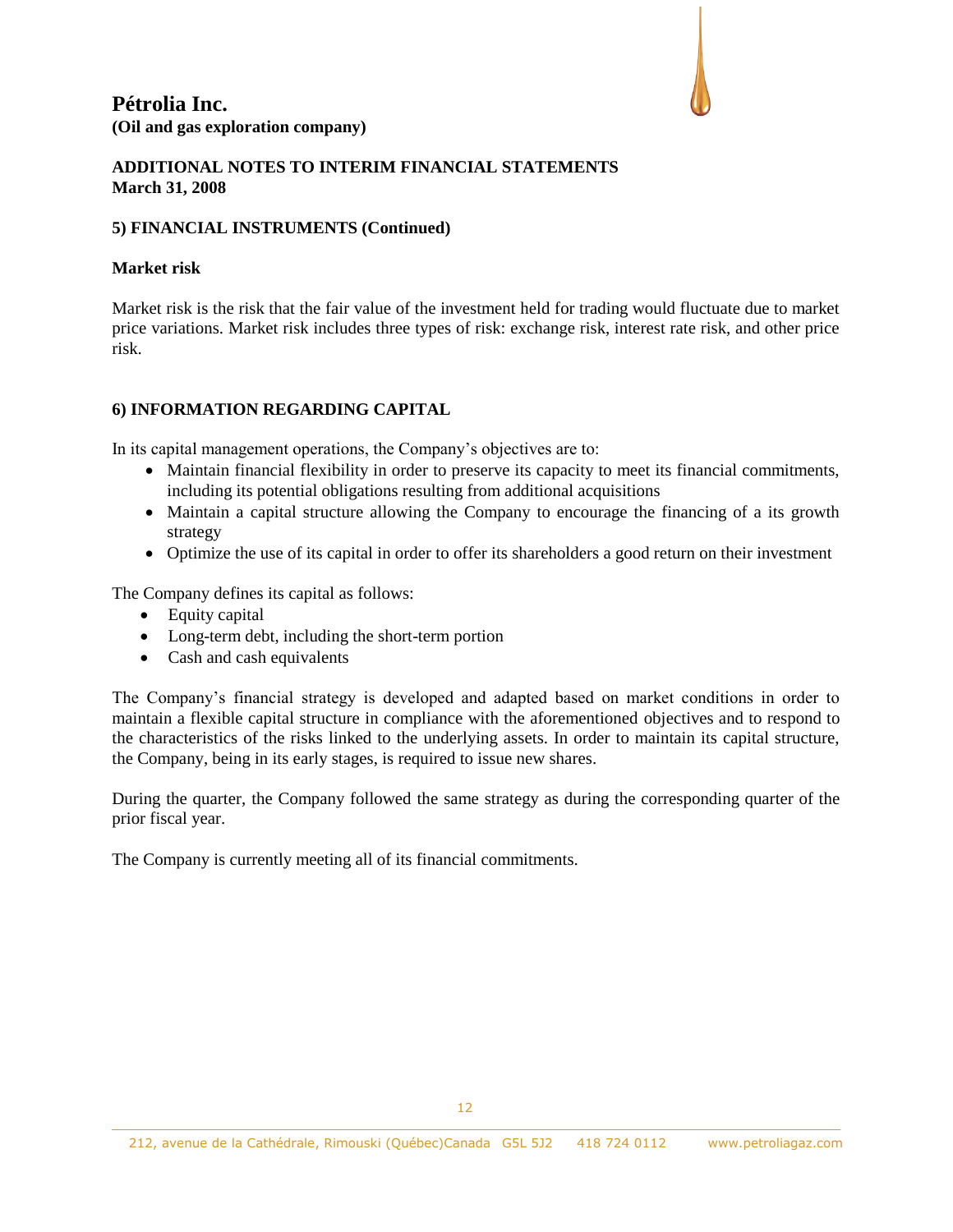

## **7) CAPITAL STOCK**

#### **Stock-based compensation**

The Company has a Stock Option plan under which it can grant options up to 10% of its issued and outstanding shares to its directors, officers, key employees, and suppliers on a continuous basis. The exercise price of each option corresponds to the market price of the underlying stock on the date on which the option was granted. The maximum term of granted options may not exceed five years, and they may be exercised at any time during their term. The maximum number of shares that can be granted to any individual beneficiary is 5% of the total number of issued and outstanding shares as at the grant date minus the number of shares already reserved for issuance to that beneficiary for any other stock option.

During the quarter, the Company granted stock options with exercise prices that correspond to the market price of the stock on their grant date. The fair value of each option is calculated according to the Black-Scholes option pricing model, using the following assumptions:

|                                | <b>Stock options</b><br><b>February and March</b><br>2008 |
|--------------------------------|-----------------------------------------------------------|
| Risk-free interest rate        | 5.75 %                                                    |
| <b>Expected volatility</b>     | 80 %                                                      |
| Weighted expected life (years) |                                                           |
| Dividend yield                 | None                                                      |

Accordingly, the stock-based compensation cost was recorded as follows:

| Statement of Income           | \$207,450 |
|-------------------------------|-----------|
| Deferred exploration expenses | \$104,550 |

The weighted average of the fair values of the stock options as at the grant date is \$0.61.